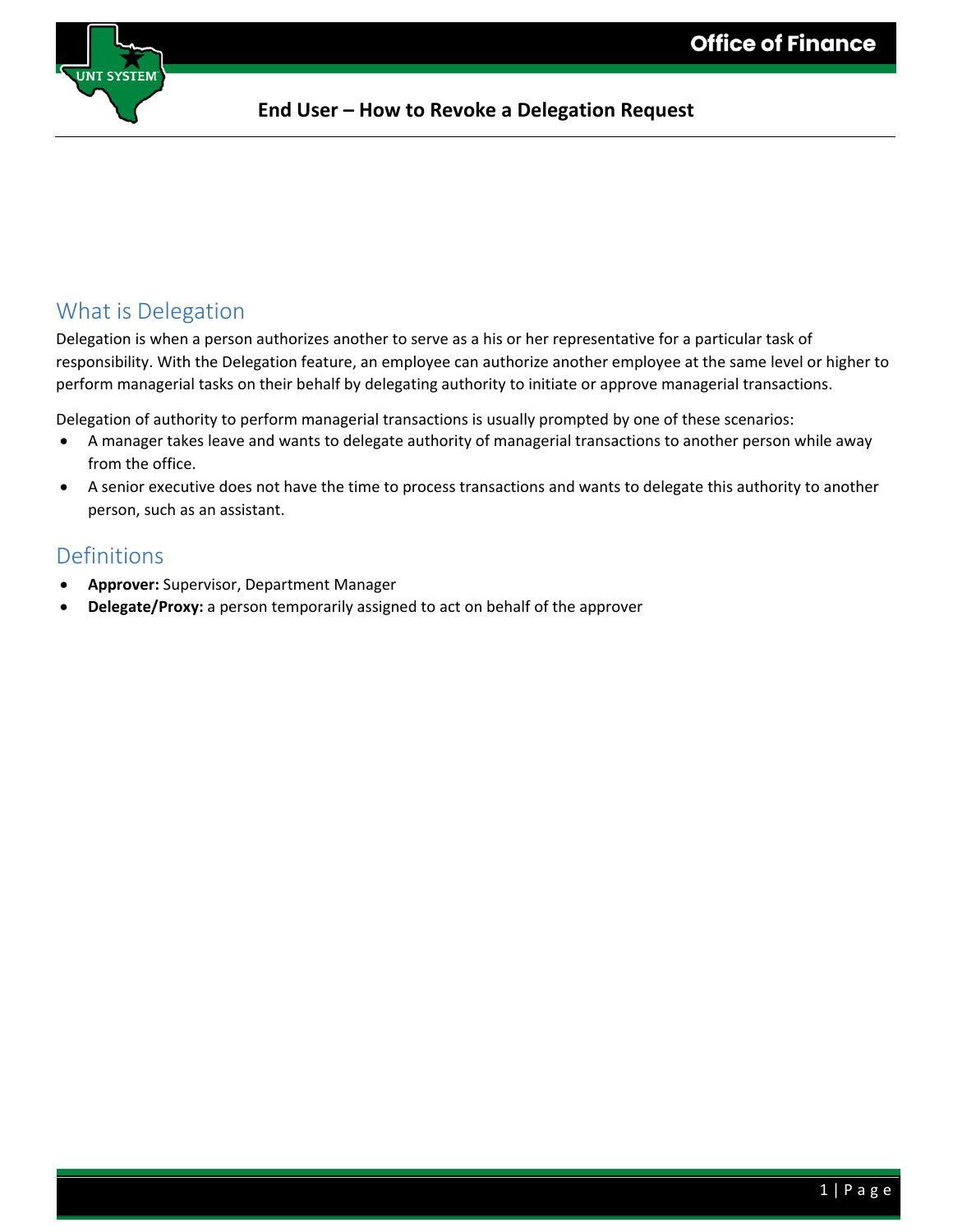

# How to Revoke a Delegation Request:

| Step 1 | Log into your employee portal<br>(MyUNTSystem.edu)                                                                                                                                                                                                             | JUNT SYSTEM<br>Employee<br>Self Service<br><b>EUID</b><br>WNT<br><b>hsc<sup>##</sup></b> THE UNIVERSITY of NORTH TEXAS<br>Password<br>Sign in<br>Can't sign in? Clear your web brows<br>cache or open a private browsing session.<br>Check your EUID and password, or<br>complete a service request for assistance<br><b>UNT DALLAS</b><br>UNT SYSTEM<br>Administration<br>Service intermissions occur on Tuesday<br>and Thursday from 7:00 to 9:30 pm and<br>Saturday from 7:00 pm until noon on<br>Sunday. |
|--------|----------------------------------------------------------------------------------------------------------------------------------------------------------------------------------------------------------------------------------------------------------------|--------------------------------------------------------------------------------------------------------------------------------------------------------------------------------------------------------------------------------------------------------------------------------------------------------------------------------------------------------------------------------------------------------------------------------------------------------------------------------------------------------------|
| Step 2 | Under Employee Self Service, Select<br>Delegations tile.<br>The tile will show you the<br>$\bullet$<br>amount of delegated task you<br>currently have active.<br>This can range from $1 - 5$<br>$\bullet$<br>depending on the Delegations<br>you have created. | ~Employee Self Service<br><b>Delegations</b><br>5 Active Delegations                                                                                                                                                                                                                                                                                                                                                                                                                                         |
| Step 3 | Select My Delegates Tile                                                                                                                                                                                                                                       | Delegations<br><b>My Delegates</b><br>$\begin{array}{c}\n\mathbf{1} \\ \mathbf{2} \\ \mathbf{3} \\ \mathbf{4}\n\end{array}$                                                                                                                                                                                                                                                                                                                                                                                  |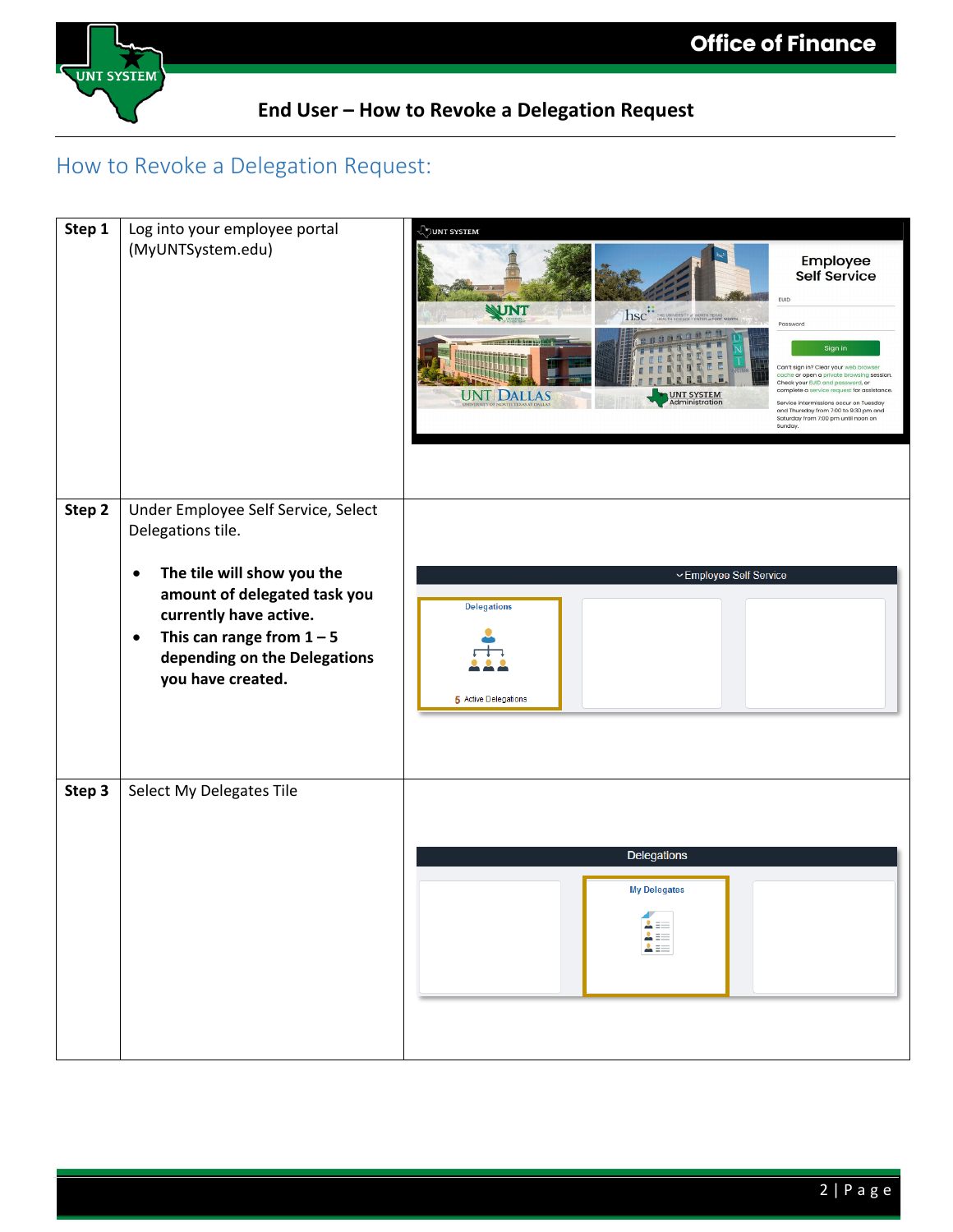

| Step 4            | Select My Delegates Tile                                    | <b>My Delegates</b><br>$\equiv$<br>Ξ                                                                                                                                                                                                                                                                        |
|-------------------|-------------------------------------------------------------|-------------------------------------------------------------------------------------------------------------------------------------------------------------------------------------------------------------------------------------------------------------------------------------------------------------|
| Step <sub>2</sub> | Select Active tab to review the active<br>Delegation(s).    | Delegations<br><b>Active</b><br>Accepted<br>Ended<br>Rejected<br>Revoked<br>Submitted                                                                                                                                                                                                                       |
| Step 3            | Check the box to revoke the<br>delegation.                  | < Delegations<br>Accepted<br>Ended<br>Rejected<br>Revoked<br>Submitted<br><b>Active</b><br>Revoke<br><b>Transactions</b><br>$\boxed{\triangledown}$<br>Manage Reported Time Approval, Manage Reported Time, Manage Overtime Approval,                                                                       |
| Step 4            | Select Revoke.<br>You will receive a pop-up message.        | < Delegations<br>Ended<br>Rejected<br>Revoked<br>Submitted<br><b>Active</b><br>Accepted<br>Revoke<br><b>Transactions</b><br>Manage Reported Time Approval, Manage Reported Time, Manage Overtime Approval,<br>$\overline{\smile}$<br>Are you sure you want to revoke the selected delegations?<br>Yes<br>No |
| Step 5            | Select the Revoked Tab to review the<br>revoked Delegation. | $\langle$ Delegations<br>Ended<br>Rejected<br>Submitted<br>Active<br>Accepted<br>Revoked                                                                                                                                                                                                                    |